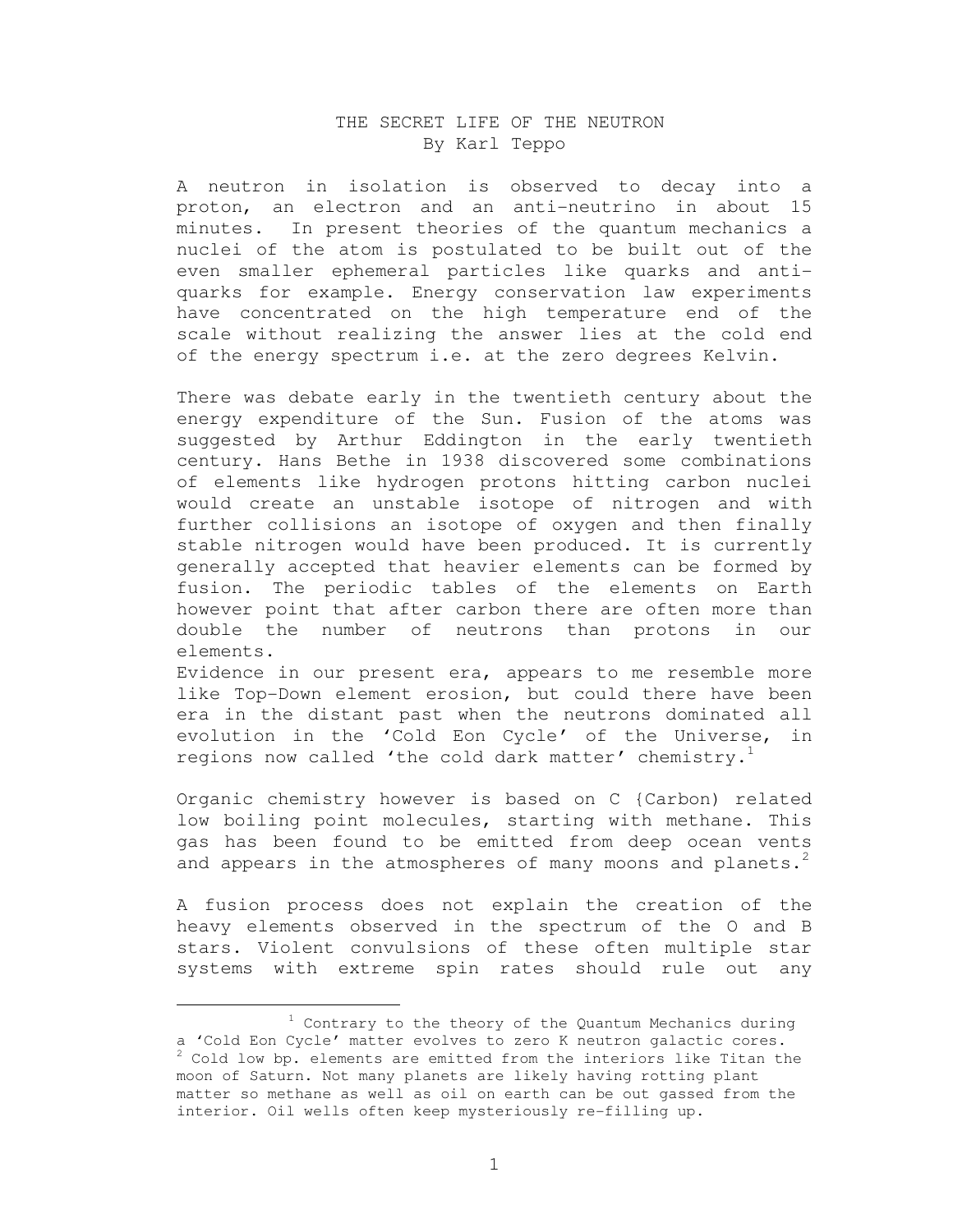accretion of matter being the birth process. Because star births seem to be observed to take place in very cold dense dark regions of the spiral arms even in our own galaxy it has been suggested stars are forming from these clouds by accretion. With this puzzle in mind it occurred to me to ask; what if hard lumps of matter were present in these arms from the early beginning. The problem using the current theories is the large size of the lumps, they would be radiating, for according to British astronomer Fred Hoyle<sup>3</sup> who postulated an accretion of the cold hydrogen clouds into matter is diametrically opposite to my, a Top-Down fission element breakdown. Pondering with this dilemma it would suggest that such an esoteric matter must be cold and remain dark even under some pressure! Neutron stars seem to have this property. Additional break through to the hard lump theory came with the latest discovery of the extra solar planetary systems where some giant planets were too close to the parent star.<sup>4</sup> Their atmospheres would be exploding from the heat unless of course, the planets do not form by accretion at all but were originally solid 'neutron' clumps. Their proximity to each other is just the natural consequence expected if all matter in the past was composed of neutron clumps and ejected from the core of the galaxy. The secret of this hidden scenario is coming out also by the discovery of the pulsars when such a neutron star has a pole oriented in our direction. Such stars in cosmic terms are therefore very young, contrary to expectations. My here postulated c+ Rotational Fulcrum Law starts off with the earlier era of below zero K polar neutral wind from the poles of the spinning neutron clumps residing in the core during the 'Cold Eon Cycle' of the Universe. Origin of the magnetic field. There is now more observational evidence in the grandest of scales that all particles large or small are derived from the neutrons. Our group of galaxies must have been through an evolutionary cold E**on Cycle** birth of which I shall call the **Cold Collision.** An important clue to the secret properties of the neutrons is that they seem to be dwelling in the core of most elements with the neutrons

<sup>&</sup>lt;sup>3</sup> His calculation that if the Sun was made of metal and rock like the earth, his internal heat and pressure, being vastly greater than the earth's, collapse of the sun "would be visible to the naked eye." <sup>4</sup> In the book 'The planets' by David Mc Nab and James Younger 1999 there is a list of several giant 'fat boy' planets, too close to the parent star, which are supposed to be formed far out in the 'suburbs' by accretion. The star Tau Bootis was orbited in 3 days 7 hours by a giant planet 4 times the size of Jupiter.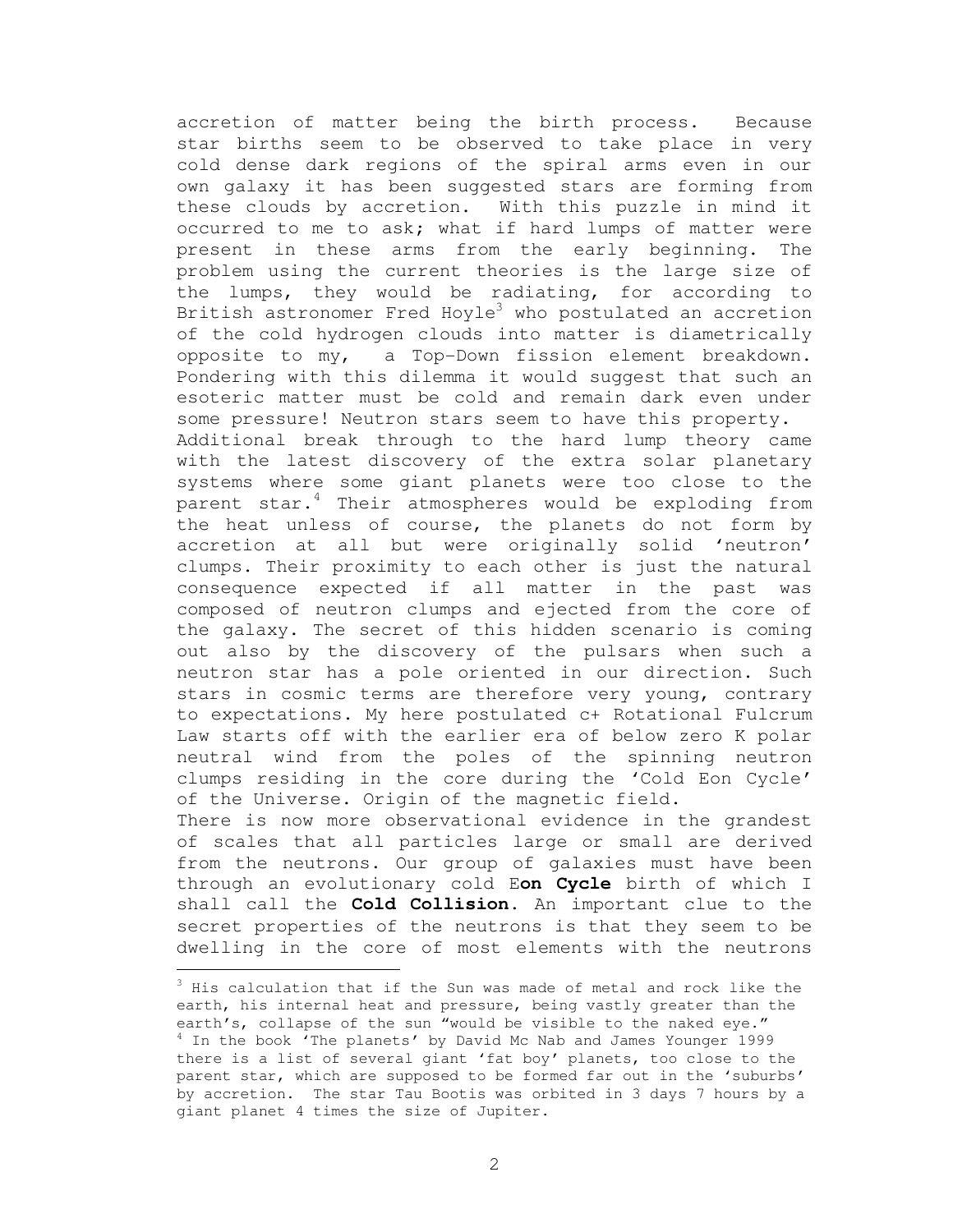often outnumbering the protons by more than fifty percent. The binding energy keeping the inner nuclei of the atoms together must have been governed by the early evolutionary birth process where protons were still part of the neutrons as a single entity. The existence of the protons in the form of Hydrogen gas in my theory are already evidence of the ongoing top-down entropy in the parts of the Universe from where 'any' radiation is coming from. Is it here the top-down entropy evolution rules our lives but can we delay and change the product? Indeed it may be presumptuous of us to assume we fully understand what is meant by "the heat death". Do the nuclei of the atoms cease to exist? Could there follow a "cold birth"?

Is there a Cold Eon Cycle waiting, below the absolute zero Kelvin now observed as the 'Cold dark matter'?

In Rome in the early 1930's Enrico Fermi made his own radiation counters bringing one element after another into contact with free neutrons from the samples of radioactive radon. He found these free neutrons were slowed down when going through paraffin. He created new fast decaying elements by collisions.<sup>5</sup>

 Dutch physicist Johannes van der Waals in 1873 was first to postulate long range forces to account for the properties of real gasses. Solids that have lower melting points are softer than those held together by ionic, covalent or metallic bonds. However some materials although electrically neutral, behave like electric dipoles. I postulate the neutrons within given mass, collectively have such faster c+ aligned 'cold base emissions' at absolute zero K. Neutrons are shielded.

 All radiation manifests itself above the absolute zero Kelvin but is propagated in the gravitational zero K invisibly rotating cold base medium surrounding all magnetic neutron core massive bodies like the Sun.<sup>6</sup> Are the empty regions in the universe, the voids with a change of phase at a zero K where all matter decay to form the neutron star clumps in yet another Eon cycle of the universe now called a 'dark matter'?

John Wheeler in the sixties calculated the energy of the vacuum as 10 to the  $94<sup>th</sup>$  power cm3 zero point energy. His postulated 'bit from it' could be derived, out of filling

<sup>5</sup> James Gleick, 2003, p78 Genius: R Feinman and modern physics.  $6$  Cause of bending the radiation passing thru this cold base' and moving any satellites pro rotation of the Sun. Pioneers Voyagers.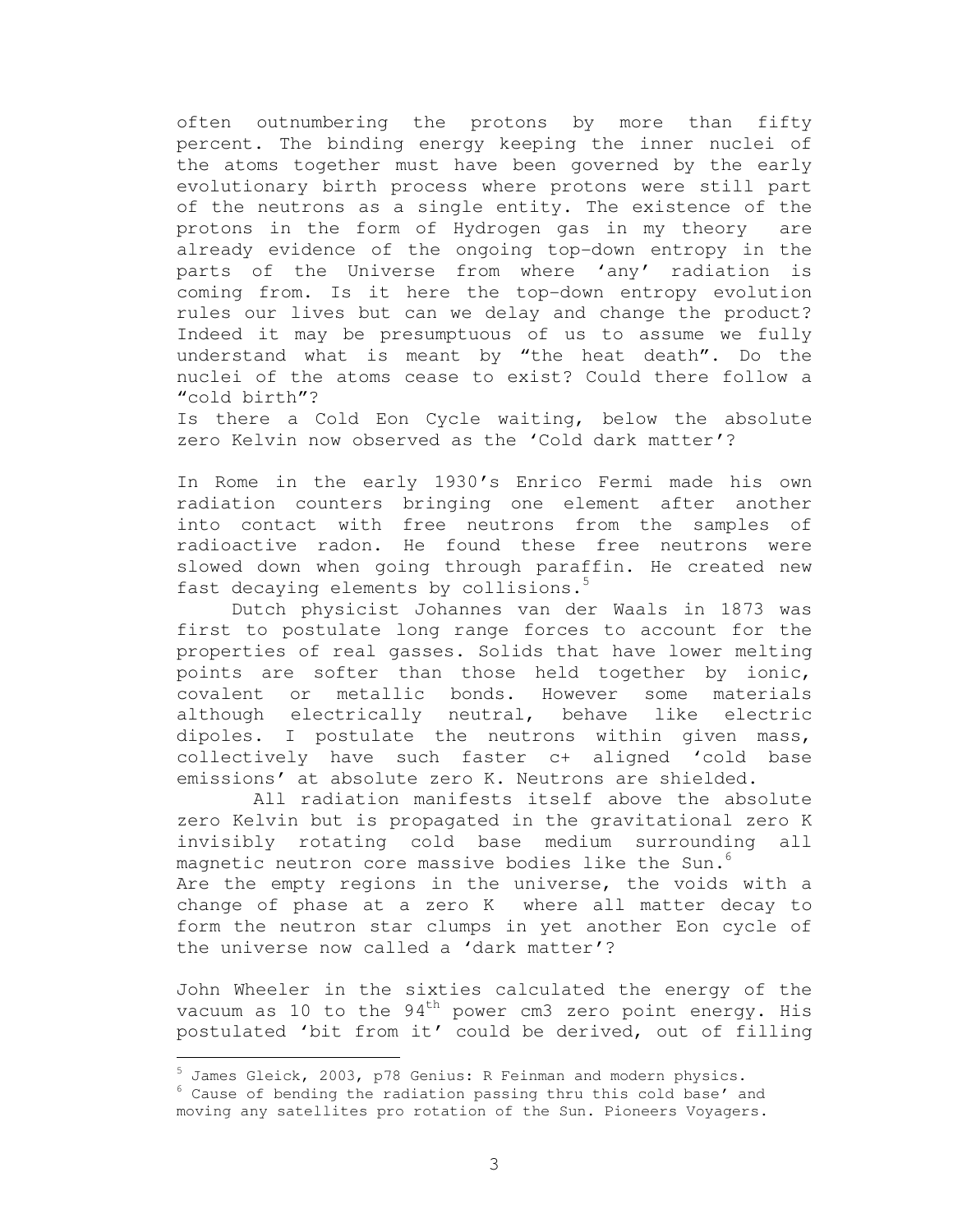the vacuum with the cold base fuel of the atoms. A pictorial view of the atom emerges like a 'Diesel engine' vacuum filled with gravitational cold base fuel.

When reading about the multitude of ephemeral subatomic particles created in the high-energy particle collisions there appeared to be three entities confined within the nuclei of the atoms called 'quarks'. These it occurred to me must really be the vacuum vortexes split in threes for the 'quarks' or in twos for the mesons for a split second before they recombine.

 **RC Gravity** (Radiation Coupled) theory attempts to explain the weakness of this force by being the flow of the cold base entity displacing the cyclical void, in the core of nuclei of the atoms. Taking the neutron as the fundamental particle in the Universe a lot of time may have been wasted in looking for a smaller one like the Higgs particle. Imposing a light barrier similar to a sound barrier would always arrest the speed at c, but only relative to an invisible cold base medium provided a light barrier is not broken like with the neutrinos.

 Neutron stars could emit at c+ polar jets, breaking the light barrier. In common with the c+ neutral wind from the poles of the neutron stars is the vacuum vortex of the atomic nuclei. The extreme compaction of the magnetic lines of force their c+ speed can be understood because at the range of distance past the furthest orbits of the planets of the Sun they return to the opposite pole. This would pale to insignificance compared with the galactic magnetic field return trips to the central neutron clump at the core! Neutrons are likely the real engines for the formation of the molecules. One clue to this could be studied. Compounds should emit a far-reaching field now called the van der Waals force. A coupling at right angles to this cold base therefore is the real reason for the electric field. Inter molecular connection speed must not be confused by the external speed of (modulated) radiation.

Neutrinos (really the c+ neutral wind emitted from the poles of the neutron clumps) can be assumed to have been c+ from the SN 1978A because their arrival here was detected about 3hrs before the visible radiation. The 'neutrino' emissions from the SN and the Sun would originate from the cores of their neutron clumps and be the origin of the comets from the sun. The high-energy spurious gamma rays from outer space, like the ones on  $4<sup>th</sup>$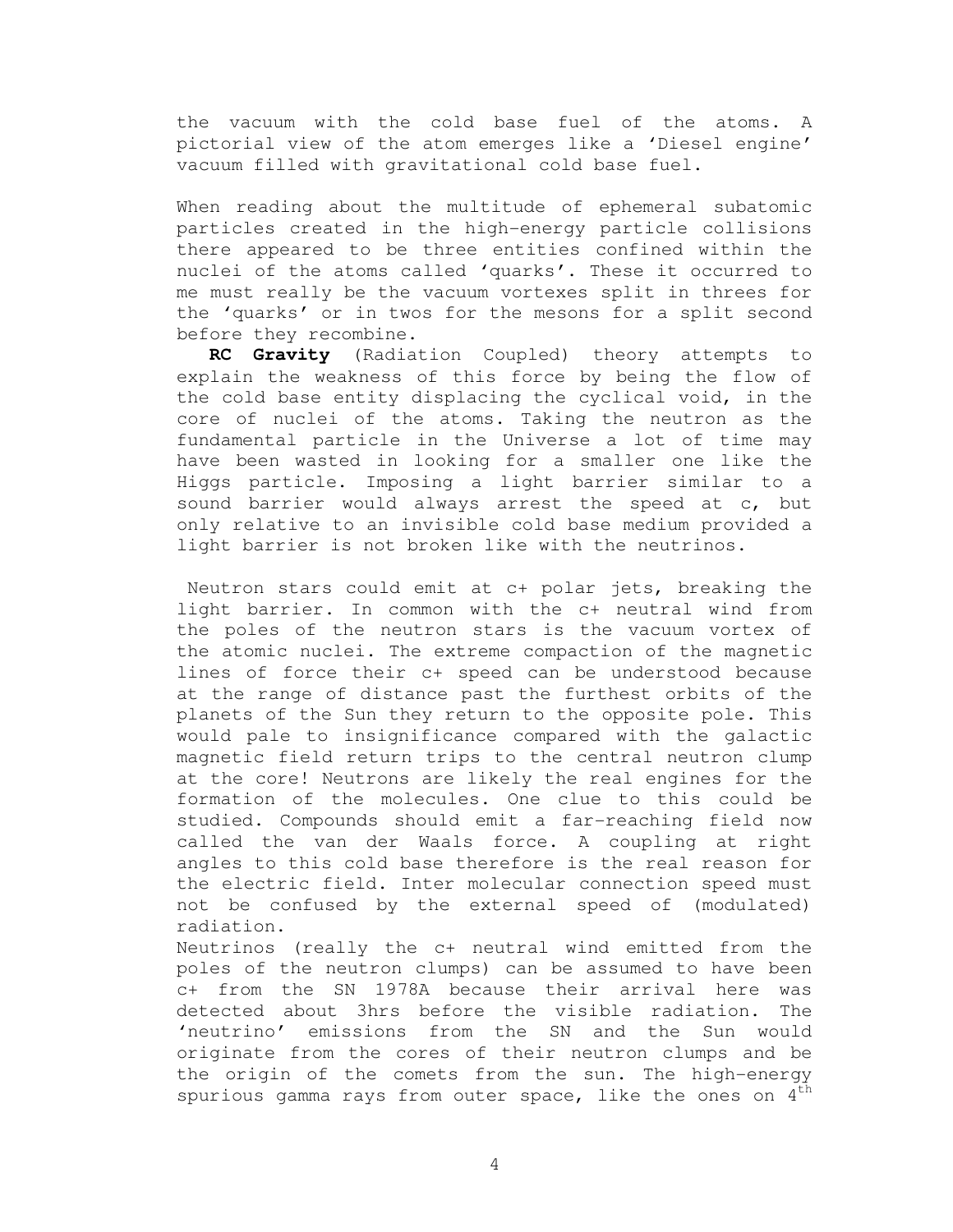April 2003 detected by the High Energy Transient Explorer satellite launched by the US space agency NASA, had assumed origins 2 billion light years away. Some gammaray bursts when estimated by current theories emit more than a million times the combined energy output of all the stars in the Milky Way during the first minute if the speed of light was a constant. There is no 'holly grail' for not allowing for faster than c+ velocities. In my CC or the **Cold Collision** theory of the birth of the neutron clumps, c+ neutral wind is emitted from the CC in opposite jets. Speed and energy are equal to the fourth power of c, the speed of light. They do not feel the outside world whilst super luminous and emanate from the vacuum vortex as the neutral wind, which sets in the birth of the magnetic field.

I'd like to remind you of my 'mechanical' c+ fulcrum law, so hold a pen a bit off center, rotate one end clockwise, you would find if rotated within a liquid, the far end of the pen leaving a trace backward! A zero K cold base! Particle accelerator collision experiments involving neutrons and protons would therefore produce more ephemeral short living particles appearing to come from nothing when they momentarily break the vacuum vortex in the core of the nuclei in two or three. This theory came about by asking why most of the heavier elements have more neutrons (isotopes} in their atoms than the light smaller elements. Because all energy in my theory provincially comes from the neutron decay into proton based electron radiation it is assumed that most matter in the Universe was always composed of Hydrogen. This fatal flaw in thinking comes from observation of the sources of radiation with a wrong theory. Because neutrons do not radiate directly in the star forming neutron clumps they appear dark like the coal sacks in Orion Nebula.

During early formation of the CC era for the Milky Way and Andromeda galaxies, the current spiral arms were once quite straight and opposite spin to each other called 'leading arms' Compare a spin of a positron in a smaller scale to an electron in our world.

 Neutron clumps are still however emitted from the core along the arms of the galaxy and the magnetic field around the arms is still being produced by the c+ neutral wind in the early evolution producing the Barred bar galaxies. Because SN explosions are less frequent in our local galaxy it points to a lesser frequency in numbers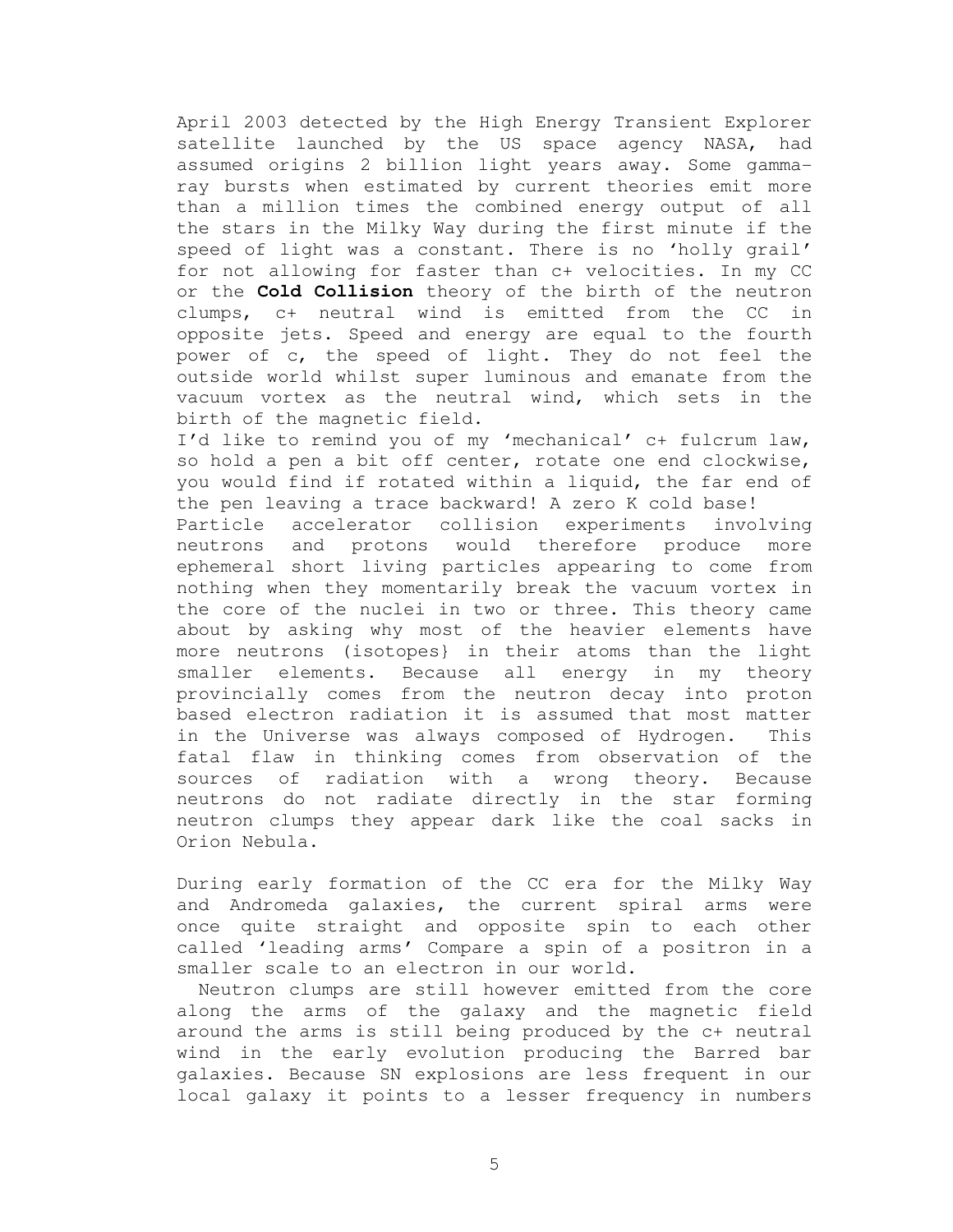of stars evolving from the neutron clumps now regarded as Super Novas. The forming of the protons on the surface of the Neutron clumps starts off the first Hydrogen radiation and the emission of the neutron decay protons to fill the plane of the galaxy in a neutral Hydrogen disk. Heavy elements are naturally formed by decay of the neutron clumps that were hiding from the astronomers until data such as in March  $03.$   $^7$  This giving direct evidence for the existence of the neutron clumps in star forming areas now mistakenly taken to be old ones and classified as Super Novas.  $8\overline{Be}$ ing only 15 to 40 times the mass of Jupiter, its luminance should be a way below to what is observed. Starting off with our own neutron clump birth however and magnetic torque derived from heavy element neutron decay means that all planets may have similar births. Some vestiges of neutron clump decay must remain in the interiors of the sun, planets and some moons because of their remaining magnetic field. Triton the outermost moon of Neptune, with surface at minus 235 C can still produce volcanic geysers of nitrogen gas blown 8 km high indicating a warm 'Interface'<sup>9</sup>. Because of the retrograde orbit around Neptune Triton may have been ejected with some comets from the Sun. The denizens of the Oort and Kuiper belts could be decaying comets as they are even emitting X-ray radiation like the comet Hyakutake in 1996 when close to the Sun. This scenario comes to mind because of the closer to the magnetic pole of the sun orbits of the comets, which have unexpectedly appeared to be falling to the Sun in the Chandra X-ray images pointing for them being ejected from the magnetic poles of the Sun. Sun spots have magnetic poles. Unbelievable luck of chance observation by some astronomers of the solar size stars appearing out of the darkness is both frightening for beings like us but also gives some important clues to the real physics of what is happening.

In 1970 Uhuru satellite observed X-rays in Cygnus come from a point near a blue star HDE226868 orbit a common point in 5.6 days with the mass of 20 Suns. Being dark is

 $7$  12 March 03 from the Chandra X-ray satellite showed the central inner cloud of DEM L71 10mil.degrees C. of iron and silicon.  $8$  Similar error in the ages and nature of the Brown Dwarfs becomes apparent in 14 Apr 03 TWA 5B orbiting young star TWA 5A 180m/ly away. <sup>9</sup> Interface in my 'Top-Down' element evolution theory begins the fission break-down of the zero K rotating neutrons only into light elements on the surface of the cold rotating neutron core, origin of the magnetic field.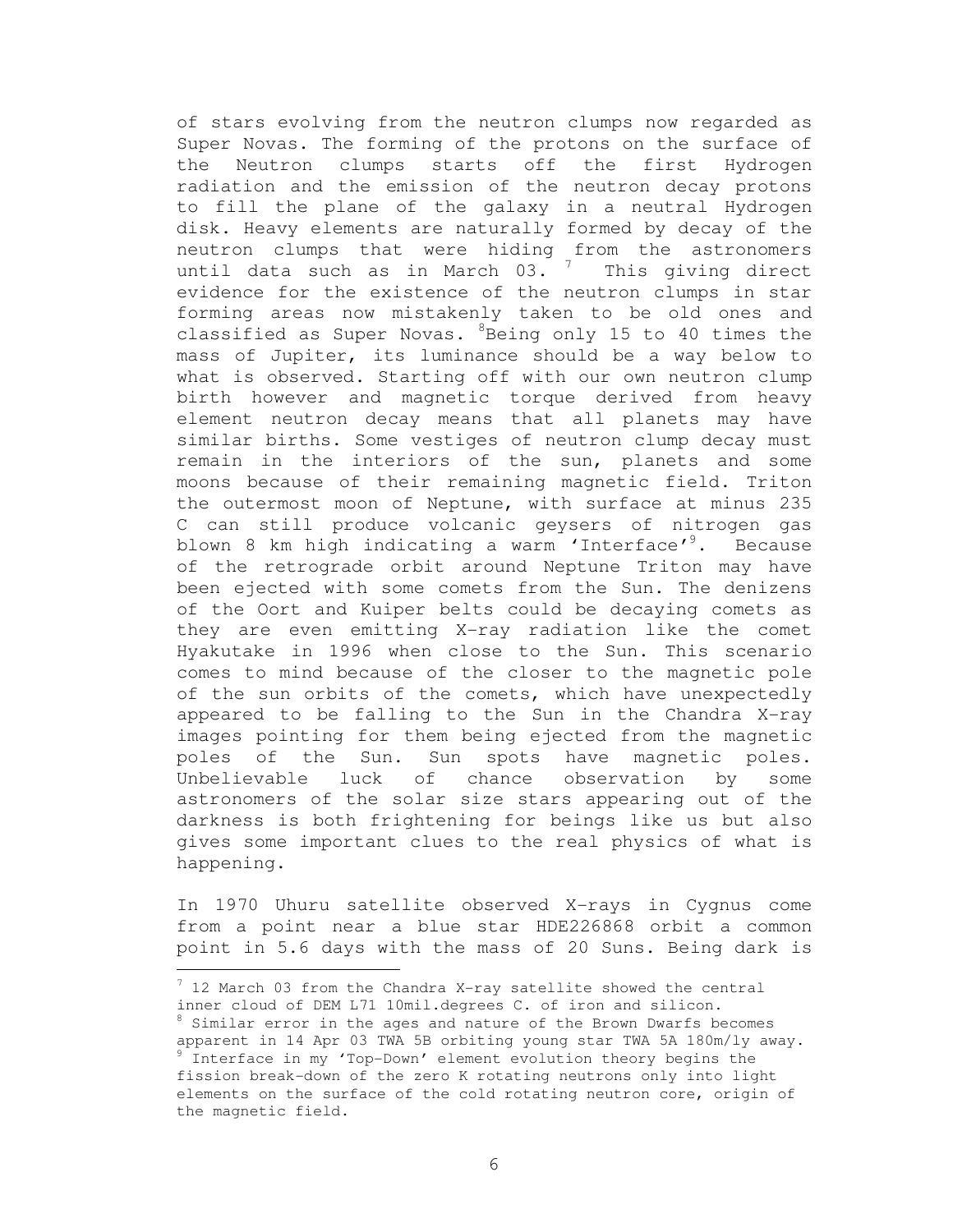obviously a neutron clump. In this hot Eon cycle the neutron clumps overwhelmingly rule the evolution of matter but the brilliancy of the surface hydrogen radiation of the neutron clumps has fooled the astronomers. In the early period when energy levels from the forming H atoms are combined with more neutron rich elements, the star will radiate with those elements and loses its brilliance. This onion like layered surface of the element producing sequence can be observed with the lanthanum and actinium series here and on the moon. These elements have been found to have high magnetic anisotropy and neodymium-iron-boron make good permanent magnets. Production of the elements must vary with different size of the neutron clumps such as have been found with the asteroids and moon rocks. Xenon has heavier isotopes than could be derived from Uranium decay called Xenon-H. X-H and X-L have been found in single component  $X-HL.$ <sup>10</sup>) My neutron clump theory is a possible origin. Stars less than 8 solar masses are said to form planetary nebulae with many shapes. A flare star, the Sakurai's object was discovered at Mt. Stromblo by Martin Asplung. It was blowing gas 100km/s with 20% light of the sun. They can swell to 50 solar volumes. In 1998 heavy elements, zinc, strontium, yttrium and lithium were detected. Swelled to 150 times the sun and is now dark at present. Contrary to the accretion models of star formation which predict greater hot interiors in the cores of the forming stars, exactly the opposite may be the case for it is only the interface with the rapid spinning inner neutron clump where the elements are created that the forming new protons start bonding with the neutron clumps and the actual elements are fused together. Thus a new star seems to flare up from the darkness and then disappear. With emission of the neutron clumps from the cores of new galaxies it can be expected that n-clumps should be larger and more energetic than in older larger galaxies such as M31 and Milky Way. In these most luminous supergiant stars are fewer than in younger smaller M33 Sb small spiral galaxies. How much could we learn about the evolution of our own sun with theories accommodating observed effects? There is deathly radio silence in our neighborhood. Did they also learn too late the secret life of the neutron? Does this make the window of opportunity too brief for species like us? Entanglement of the subatomic particles, long distances from the

 $10$  (Stardust to Planets by Harry Y Mc Sween, Jr P.68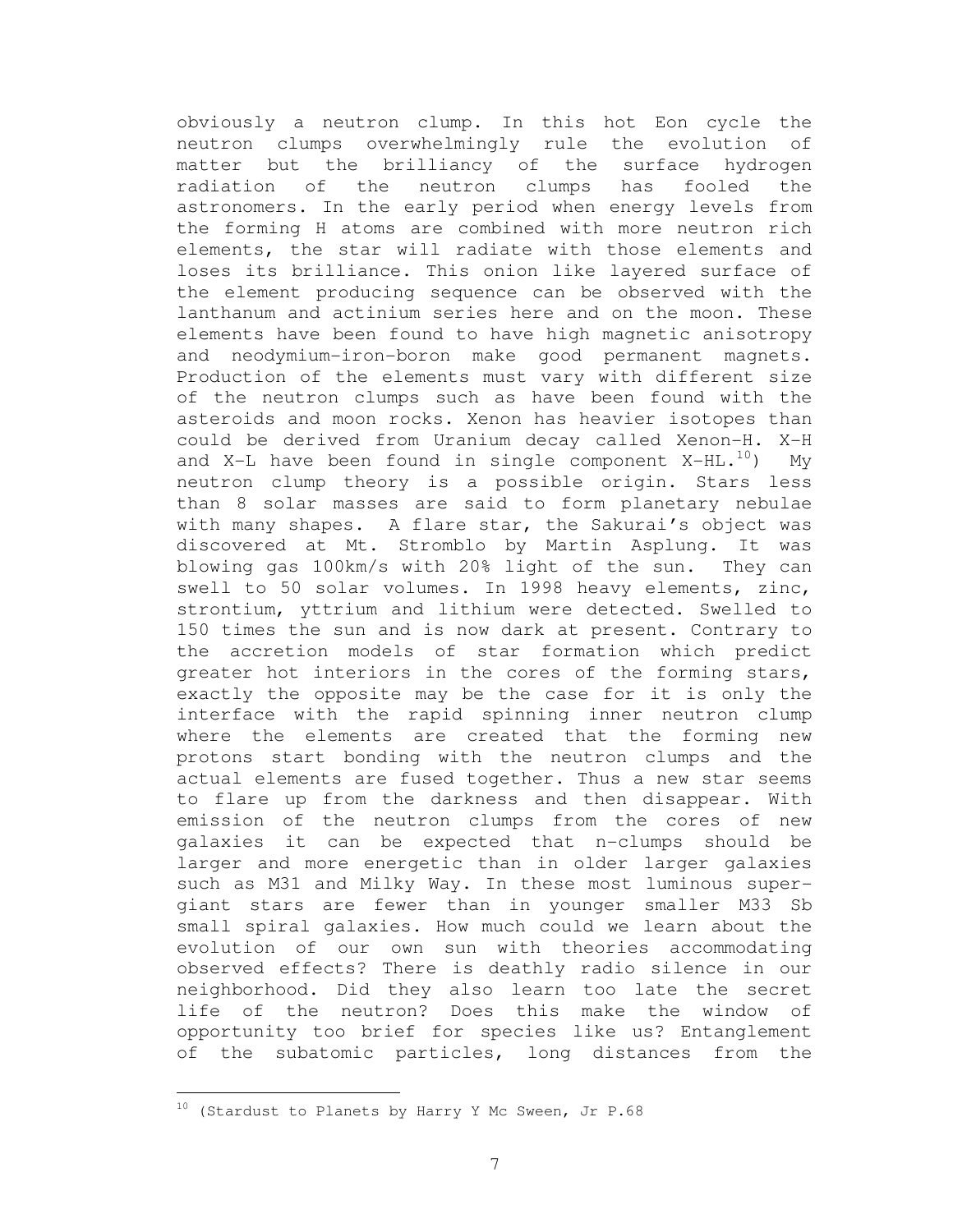central atomic source show faster than light coherence. Mathematical description by the theory of the quantum mechanics can agree with observations of the sub-atomic world but is it pictorial and explanatory? Newton's laws of gravity also work without telling of how and why? **RC Gravity** attempts to do so. Neutron clumps of various sizes including those inside the earth betray their multiple locations by their magnetic poles slightly off center. The inner large core however generates the far out magnetic field which has been observed by satellites further out to be aligned with the geographical poles as expected.

 The sources of the plumes from the core of the earth emanate from the decay of the neutron clumps into elements whose growth moves the crust about a meter per year. It is already evident there are too many neutron rich elements in these plumes to agree with current theories of volcano evolution.

Solar observatory "SOHO" by using sound waves has discovered two parallel gas-layers 225 km. below the surface Of the Sun, speeding up and slowing down in sync with 12 to 16 month cycles. This is where turbulent outer region receives the fuel from the radiating neutron rich core. Such neutron clumps reside in the core of the earth as you read this and the earth quakes are direct evidence of their power. Magnetism derived from their decay powers the dynamos speeding the spins of neutron rich stars and planets. Most locally felt effect is the inner heat of the earth due to neutron conversion interface to protons. This heat energy is away from the core in the form of plumes and magnetic field causes the electron flow making the crust negative to the upper ionosphere. The earth is still growing from inside out because the very dense neutron clump core is converting its neutrons into lighter materials forming 'Crypto' continents on the surface of the inner core and which float to the surface or under the lithosphere causing tsunamis if under the oceans. Such rising crypto continents can be theorized to be the cause of the high plateaus on Venus called Ishtar and Aphrodite. An active neutron clump in the core of Venus may have arrested the rotation of the planet and the production of volatile gasses could have heated the atmosphere to near 500 C. temperature. Thanks to the Magellan orbiting Venus satellite. Later probes found methane in atmosphere of Titan and this gas has also been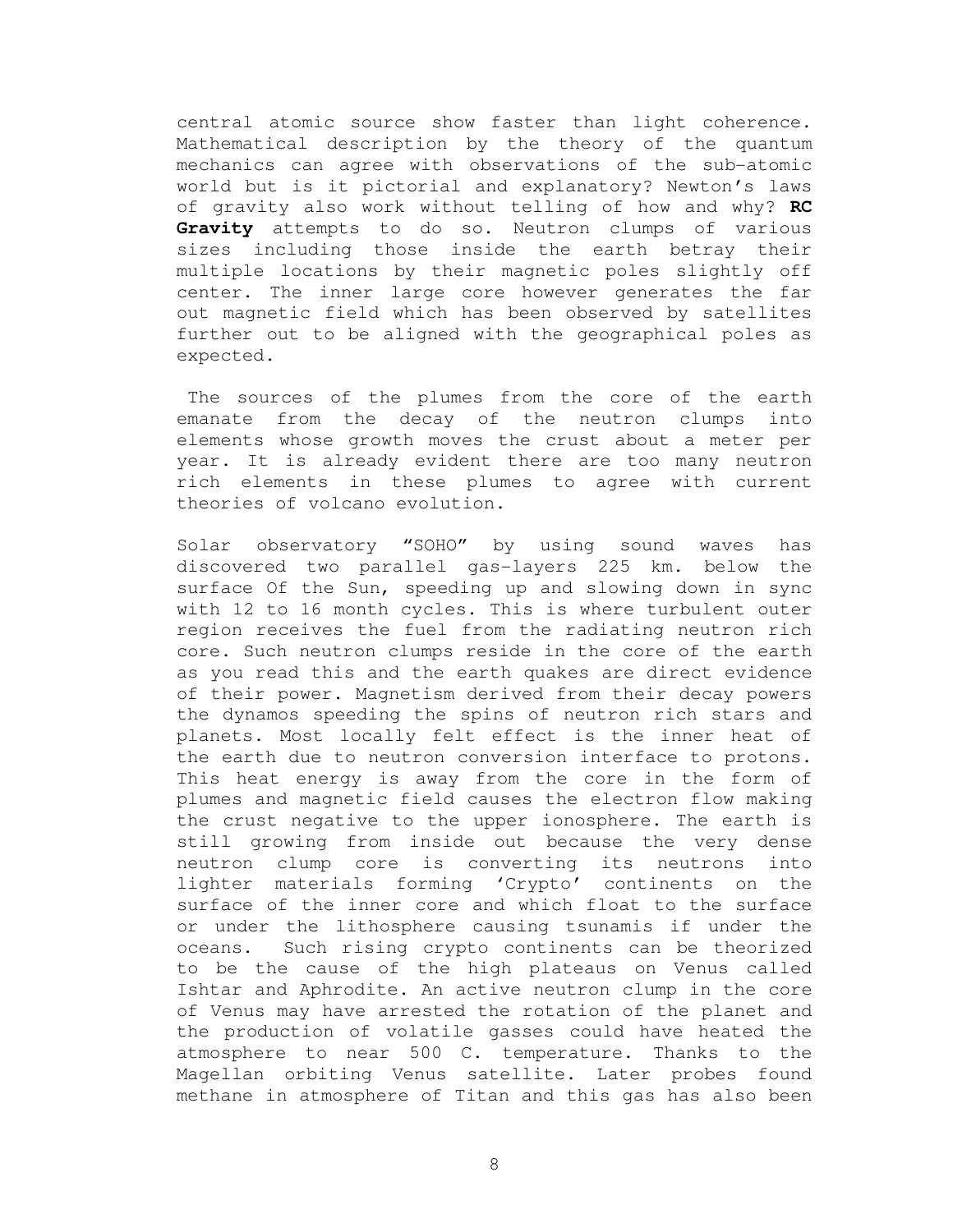discovered emanating from the interior of the earth. Primordial chemistry is applied because carbon has four covalent bonds trapping the forming decay product of hydrogen from neutrons. The continental masses were assumed to have been covering the whole surface of the earth by Alfred Wegener 1880-1930. He died before recognition of his plate tectonics. This idea has some merit in so far as the original core of the neutron clump may not need to be large making Proxima Centauri heavy and dark for the time being. Some evidence of the so called 'Crypto' continents was postulated in Frank Stacey's book The Physics of the Earth. Some neutron clumps could be hanging off the inner core and ejected towards the surface to any depth.

The Sun would have been a cold neutron clump in the past just like the nearby Proxima Centauri is at present and the coal sack areas of the Orion nebula.

The evolution of the stars and planets seem to be governed strictly by the sizes of the neutron clumps during formation. Small to medium n-clumps make rocky planets and large n-clumps generate more heat and magnetic flaring from the 'interface' between the inner neutron core and the fusing lighter elements of the lower b.p. elements from the neutron core. Magnetic torque becomes proportional to the spin and the size of the neutron clump, hence the greater angular speed can throw off large volumes like forming the sunspots. The decay of the neutron clumps forming protons gives the energy to what becomes the c+ **Rotational Fulcrum** law.<sup>11</sup> With the top down laws of the element evolution the galaxies evolve to the next **Eon Cycle,** all of which can be observed to be taking place for every individual galaxy in turn. When estimating ages of the solar system, made using the radioactive half life of the elements it gives estimates of some four and a half billion years. These estimates fail to explain at what stage of evolution a solar system becomes a separate entity when presently observed angular spin momentum of the sun and planets will rule out any accretion of dust clouds into solid bodies. Neutron Based Cosmology would avoid these problems by having extremely dense neutron clumps to start with and no need for the second generation stars seeded from the Super Novas to give us the heavy

<sup>&</sup>lt;sup>11</sup> Rotating faster than light gamma emission from the core of the neutron stars starting toward the poles reversing when near the equator like the Sun spot cycle.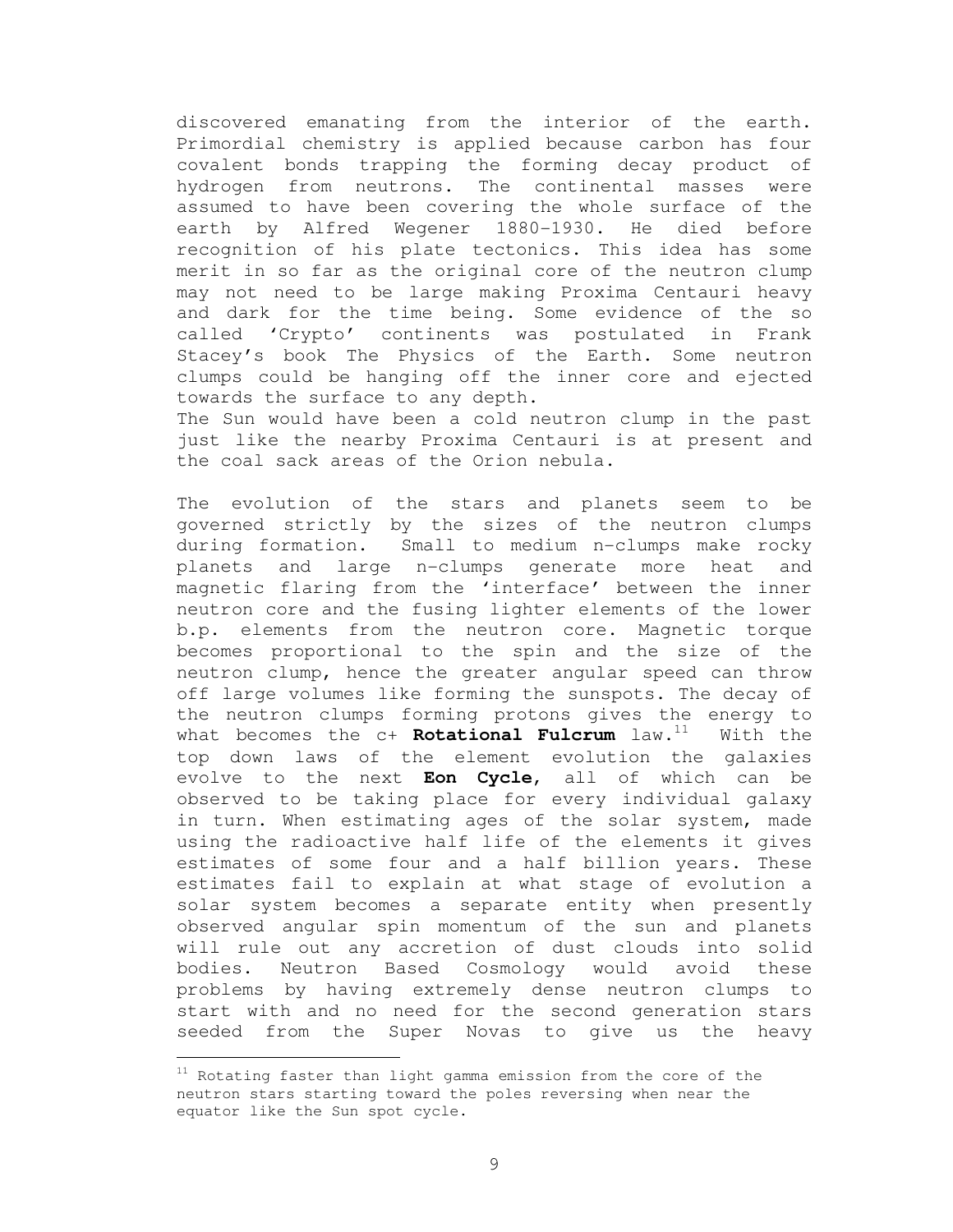elements. Such unlikely scenario would not have many chances of catching up with the earth to make mining worth the effort! How much of our resources could be spared and diverted now that the secret life of the neutron is surfacing building floating atmospheres of the planets to escape the inner heat generated by the neutron clumps of the planets. A real wake-up call to the neutron clump theory of the star and planet formation came to me from the work of Dutch astronomer Dr. Willem Luyten. (Luyten 726-8) Wikipedia. His observations of the nearest large and dark bodies within about 20 light years away gives the specimen of the nearest 'rocks' to be studied before sailing to 'Terra Incognito' wasting precious time. Dark mystery specimen like the red pigmy twins found by him in 1948 only six light years away are enveloped in atmospheres of huge incandescent H. and Ca. gas. Lighter one of the two flared up on Dec.7 1948 to 12 times its normal brightness and then faded in 20 min. Our Sun the Alpha Centauri family and the nearest to us dark neutron clump, the Proxima Centauri are in their various stages of entropy. Dr. Willem Luyten also discovered nearly 400 white dwarfs among them the smallest star then known, about 25 l-years from Earth, small as being only half as big as our moon. Then wait for it! It starts to compute when he discovered it weighing 40% more than our Sun! Fossil picking starts to pay off and considering the neutron as the fundamental particle of the Universe starts to look more promising. Jupiter must have had breakaway n-clump to form Io.

Neutron clumps can stop the spin of the body and do flip over their spin orientation. There are some anomalies in the magnetic field of the earth with splitting n-clumps indicate multiple m-poles with total m-reversal in the future. Searching for a close by new evidence of a firing of and thus a birth of a star from a neutron clump, article in New Scientist 4-Dec.-04 p.18. Star pulse of radiation is the strongest ever observed coming from a nearby pulsar B1937+-21 12,000 l-years away. Pulse lasted only one billionth of a sec. or less.

Article in New Scientist 12 March 05 p.17 'Young star Xray mystery' Class O proto-star only 500 l-years away in a group of ten stars emit X-rays too early as it grows. Kenji Hamaguchi Goddard Space Center Greenbelt Maryland. The 'Dark Energy' which is supposed to be propelling matter outward is a natural consequence of the Top-Down cosmology of breaking down the density of the neutron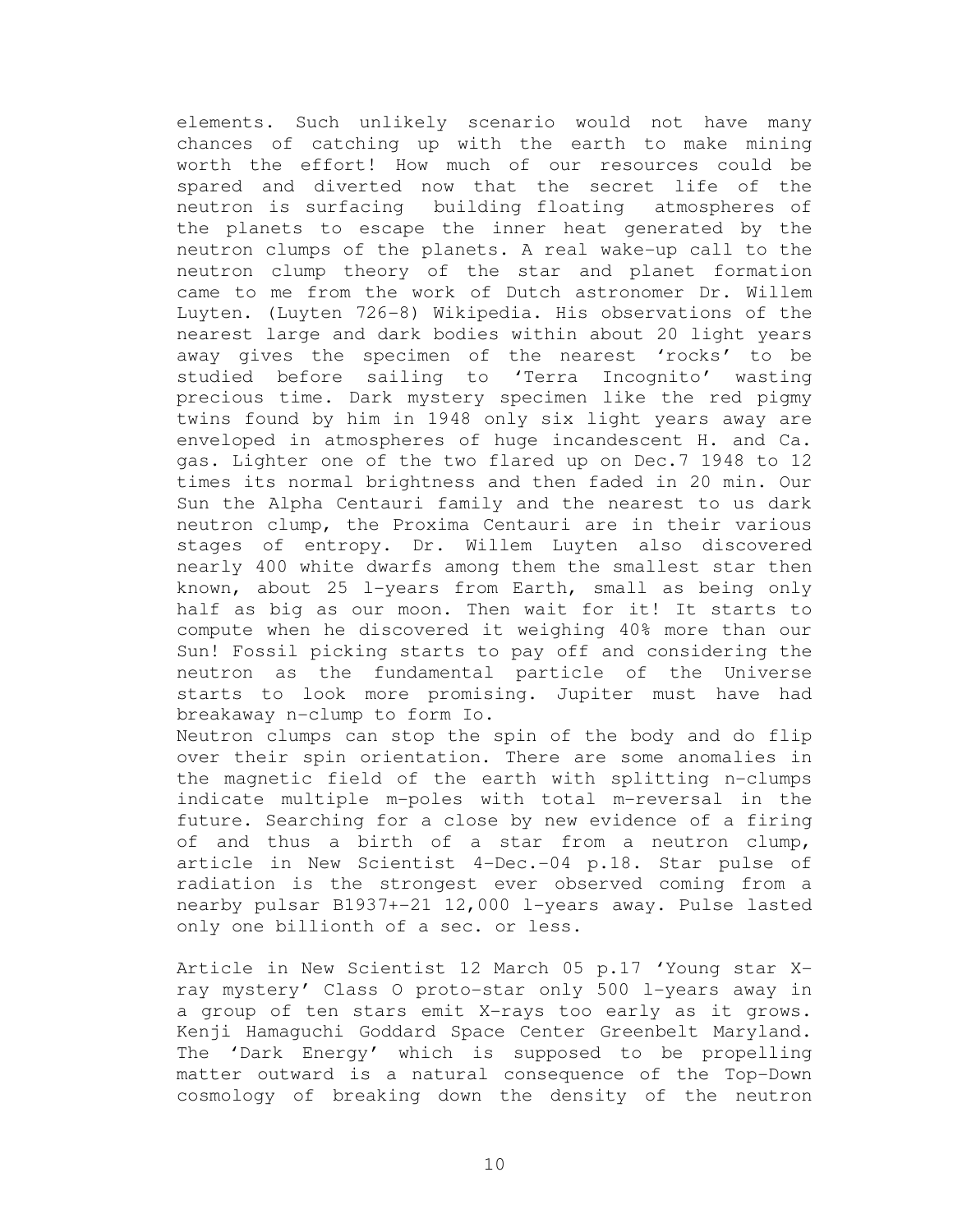clumps with their c+ neutral wind from the cores of the Quasars.<sup>12</sup> Whilst all this expansion is going on there is a simultaneous decay and freezing into neutron clumps in the cold areas of the Universe observed as the voids. Latest Chandra X-ray Super-Flares 10 May 05 from the nearby Orion Nebula Cluster show outbursts more frequent and powerful than could be expected from the Sun type stars with existing theories. Mystery of the more polar orbiting comets with their mini n-clump emissions can now be solved and their observed crashing back into the sun can now be understood. The rings of Saturn illustrate the physics of the inner neutron clump inside all of the moons emitting the ring material. The slowing of the spin rate of Saturn by six minutes since the last Voyager visit is evidence of the internal body governing the spins of all the planets.

Our instantaneous recall of events and scenes even from our past childhood has a complex quality and speed that defy current explanations and faster than c chemistry is necessary to make it possible by the longer neutron range bonds where the protons are only the slaves to complete the orders! Such accidental discovery of the long range neutron bonds albeit without realizing it I read in an article of New Scientist 13-5-06 p44 'The stuff of beans' Justin Mullins. Matter held together by light laser. Collin Bain pointed infra red laser on water spiked polystyrene beads on a slide and they formed like crystals to various forms like hexagons for instance. This gives us the spooky scenario of us retaining our memory after the physical death and such a transfer of a personality to a heart-lung recipient patient was in USA. There must be an interface between the non-thermal inner neutron-clump of the Sun with faster than c+ around which electric field creates the sun-spots. This now ingrained expectation the cores of the large bodies having to be hot changes everything in our ideas of the astrophysics and what is meant by temperature! Heat may be generated by formation of the elements in the interface between the core and the differential slower rotating outer layers of the body. This idea came from study of the pictures and articles of the solar orbiting satellite. Growing volume of all large radiating bodies can be measured at least closer at hand with the radar of the orbiting satellites because all of them must have active neutron clumps in

 $12$  Which themselves can be breaking apart neutron clumps whose inward neutral 'cold base' gravitational wind retards their radiation.